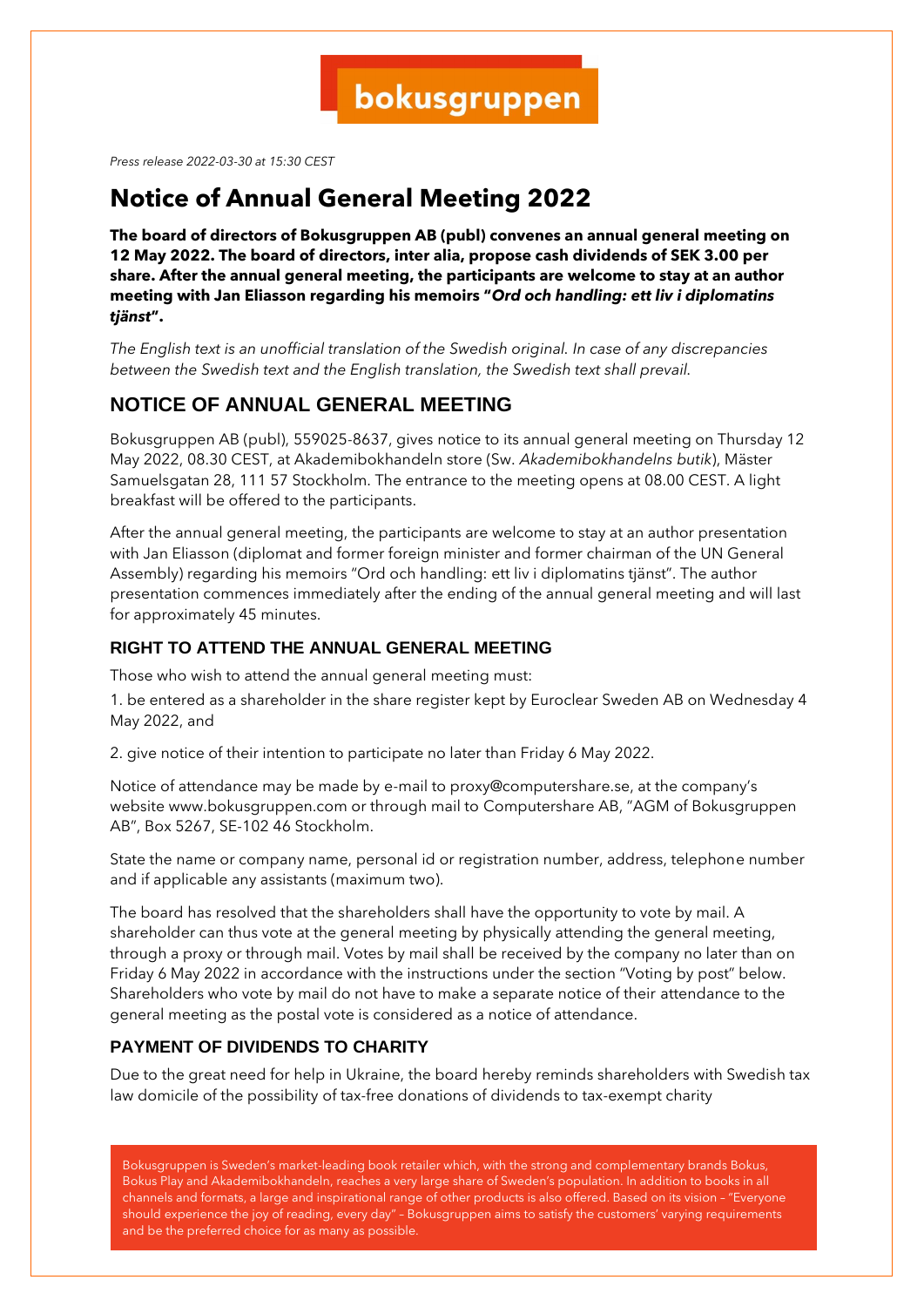organizations. Instructions and conditions for donations are provided by each organization respectively. Please note the shareholder must take measures to donate dividends well in advance of the dividend resolution at the annual general meeting. More information and links to aid organizations operating in Ukraine are provided on Bokusgruppen's website, www.bokusgruppen.com.

## **SHARES REGISTERED IN THE NAME OF A NOMINEE**

Shareholders with nominee-registered shares held via a bank or other nominee must request the nominee to register them in the shareholder's own name in the share register kept by Euroclear Sweden AB in order to participate in the annual general meeting. The nominee must have performed such registration with Euroclear no later than on Friday 6 May 2022. Therefore, the shareholder must contact its nominee well in advance of such day and re-register its shares in accordance with the nominee's instructions.

### **PROXIES AND PROXY FORMS**

A person who is not personally attending the general meeting may attend through a proxy with a written, signed and dated power of attorney. If the power of attorney is prepared by a legal person, a copy of the registration certificate or a corresponding document shall be appended to the power of attorney.

In order to facilitate the entrance to the annual general meeting, proxies, certificates of registration and other authorization documents should be received by the company on the address above (i.e. Computershare AB, "AGM of Bokusgruppen AB", Box 5267, 102 46 Stockholm) no later than on Friday 6 May 2022.

Please note that a notice of attendance shall be made by a person who is attending by proxy. A proxy form is not regarded as a notice of attendance.

The proxy forms are published on the company's website, www.bokusgruppen.com. The proxy form can be obtained at the company or by e-mail via bolagsstamma@bokusgruppen.com.

### **VOTING BY POST**

Upon voting by post, the shareholder shall use the voting form and follow the Company's instructions that are available on the Company's website: www.bokusgruppen.com and at the Company's offices, Lindhagensgatan 74, SE-112 18 Stockholm. A complete and signed voting form should be sent by mail to Computershare AB, "AGM of Bokusgruppen AB", Box 5267, SE-102 46 Stockholm. Complete forms must be received by Computershare AB by Friday 6 May 2022, at the latest. The completed and signed form may alternatively be submitted electronically and is then to be sent to proxy@computershare.se. Shareholders can also submit their postal votes electronically with BankID through the Company's website, www.bokusgruppen.com. If the shareholder votes by proxy, a power of attorney shall be enclosed with the voting form. If the shareholder is a legal entity, a certificate of incorporation or other authorization document shall be enclosed with the proxy.

A shareholder who wishes to withdraw their vote and instead vote at the general meeting by physically attending the meeting or by proxy must notify the meeting administrator before the annual general meeting starts.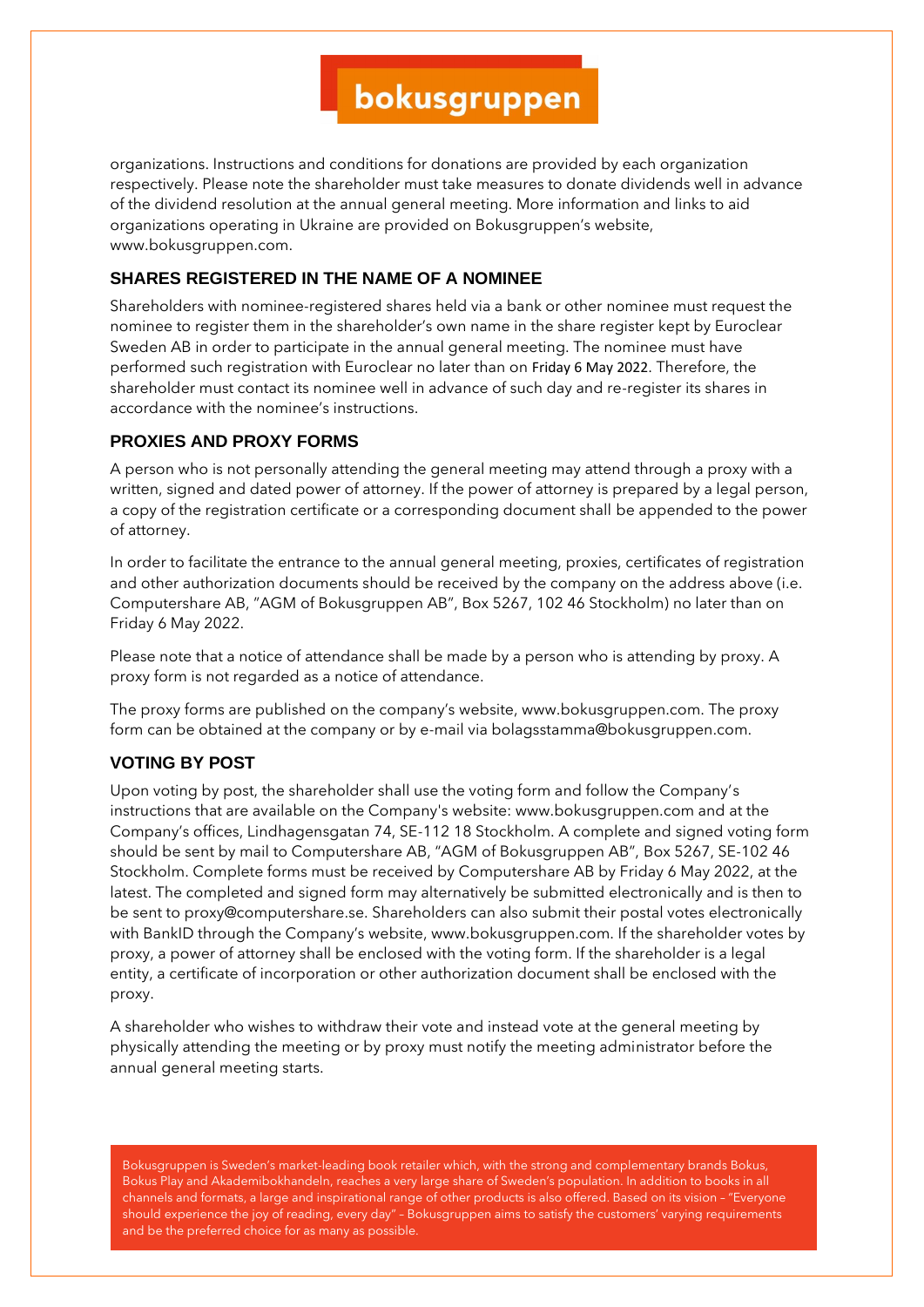## **NUMBER OF SHARES AND VOTES**

At the date of this notice, the total number of shares and votes in the company is 16,151,226.

## **SHAREHOLDERS' RIGHTS TO REQUEST INFORMATION**

The board of directors shall inform the general meeting of circumstances that may affect the assessment of an item on the agenda of the general meeting, other circumstances that may affect the company or any subsidiary's financial position and other information, provided that the board is of the opinion that such information can be shared without any material harm to the company.

### **PROPOSED AGENDA**

- 1. Election of chairman of the meeting
- 2. Election of one or two person to verify the minutes of the meeting
- 3. Preparation and approval of the voting list
- 4. Determination of whether the meeting has been duly convened
- 5. Approval of the agenda

6. Presentation of the annual report and the auditor's report as well as the consolidated financial statements and the auditor's report on the consolidated financial statements

7. Resolution on:

a) adoption of the income statement and balance sheet as well as the consolidated income statement and the consolidated balance sheet

- b) allocation of the company's profit or loss in accordance with the adopted balance sheet
- c) i–vii) discharge from liability for members of the board of directors and the managing director
- 8. Determination of the number of members of the board of directors
- 9. Determination of the remuneration to the members of the board of directors and auditor
- 10. i–vii) Election of the members of the board of directors and auditor
- 11. Resolution on the nomination committee
- 12. Resolution on amended guidelines for remuneration to senior executives
- 13. Closing of the meeting

### **PROPOSED RESOLUTIONS**

#### **Item 1: Election of chairman of the meeting**

It is proposed that the chairman of the board of directors Mårten Andersson is elected chairman of the meeting, or in the event of his absence, the person designated by the board of directors.

#### **Item 2: Election of one person to verify the minutes of the meeting**

It is proposed that Jannis Kitsakis, or in the event of his absence, the person designated by the board of directors, in addition to the chairman, verifies the minutes. Also, such assignment includes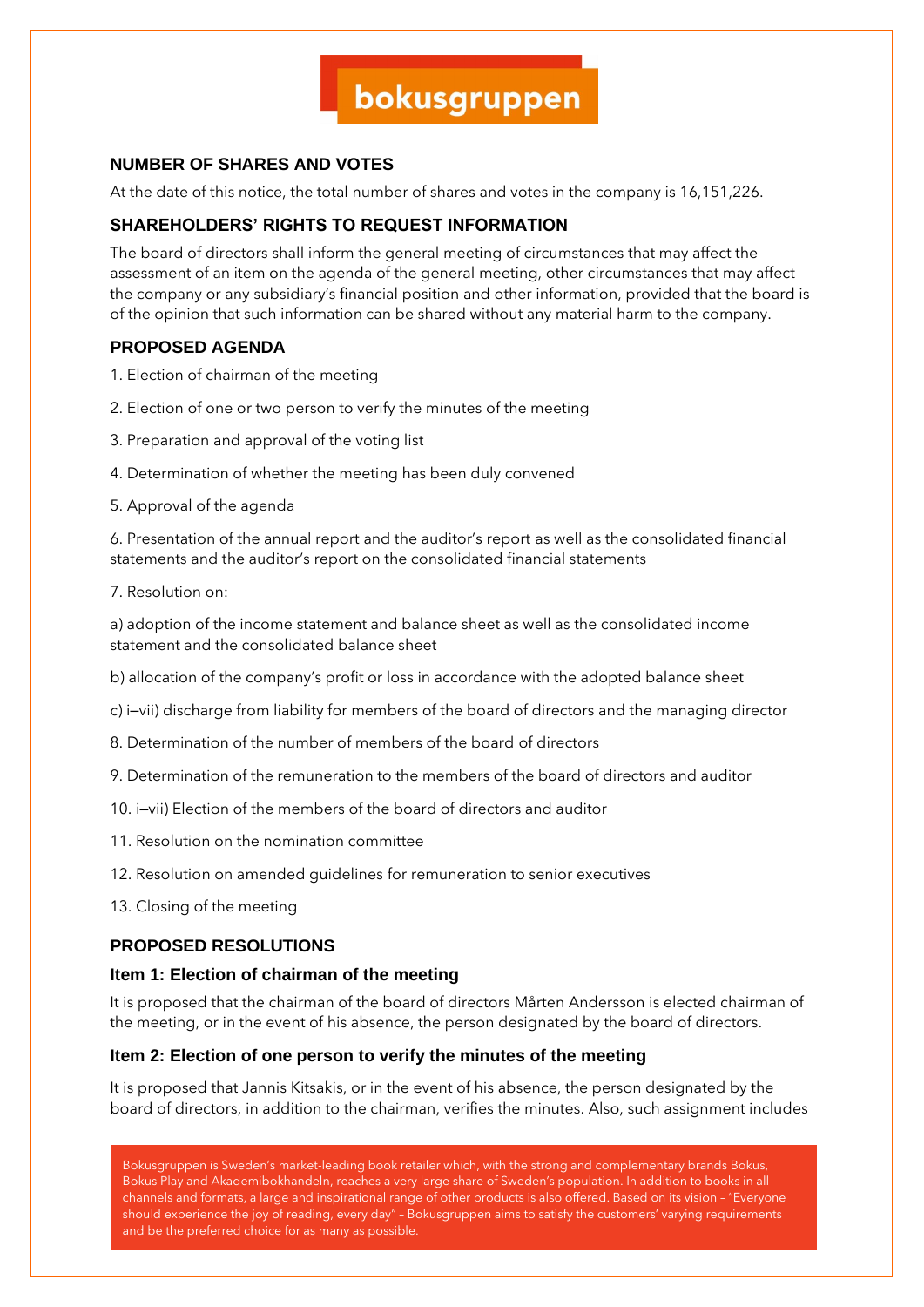verifying the voting list and that the received postal votes are correctly reflected in the minutes of the meeting.

### **Item 3: Preparation and approval of the voting list**

The voting list that is proposed to be approved under item 3 of the agenda is the voting list that Computershare AB has prepared, on behalf of the company, based on the voting register, the postal votes and the present shareholders at the general meeting.

## **Item 7 b): Resolution on allocation of the company's profit or loss in accordance with the adopted balance sheet**

The board of directors proposes that the annual general meeting resolves on a dividend to the holders of ordinary shares of SEK 3.00 per share, corresponding to a total amount of SEK 48,453,678, which will be paid in two parts of SEK 1.50 per share at each time.

It is proposed that the record date at Euroclear Sweden AB for the first part of the dividend shall be 16 May 2022. If the annual general meeting resolves in accordance with the board's proposition, payment of the first part of the dividends is expected to take place on 19 May 2022, and the last day of trading in the share with a right to the first part of the dividends will be 12 May 2022. First day of trading in the share without right to the first part of the dividends will be 13 May 2022.

It is proposed that the record date at Euroclear Sweden AB for the second part of the dividend shall be 15 November 2022. If the annual general meeting resolves in accordance with the board's proposition, payment of the second part of the dividends is expected to take place on 18 November 2022, and the last day of trading in the share with a right to the second part of the dividends will be 11 November 2022. First day of trading in the share without right to the second part of the dividends will be 14 November 2022.

#### **Item 7 c): discharge from liability for the board members and the managing director**

The auditors recommend that the general meeting discharged the board members and the managing directors from liability for the financial year of 2021.

Resolutions on discharge from liability shall be made by individual resolutions in the following order:

- i. Mårten Andersson (board member and chairman of the board)
- ii. Mattias Björk (board member)
- iii. Anna Wallenberg (board member)
- iv. Cecilia Marlow (board member)
- v. Patrik Wahlén (board member until 3 March 2021)
- vi. Andreas Stenbäck (board member until 3 March 2021)
- vii. Maria Edsman (managing director)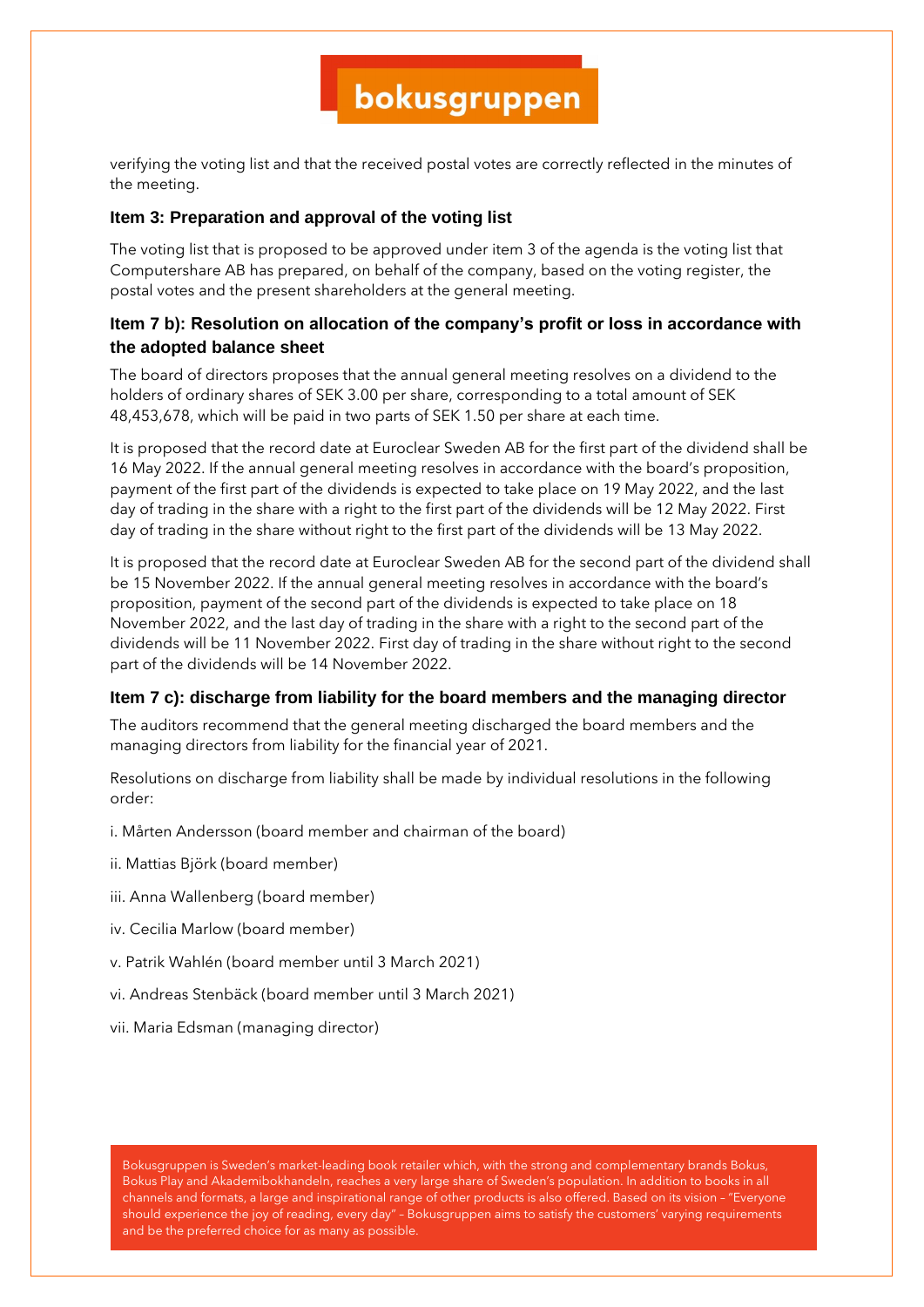## **Item 8: Determination of the numbers of members of the board of directors**

The nomination committee proposes that the annual general meeting resolves on that the board of directors, for the time until the close of the next annual general meeting, shall comprise five board members without deputies.

## **Item 9: Determination of the remuneration to the members of the board of directors and auditor**

The nomination committee proposes that the annual general meeting resolves on remuneration to the board of directors, for the time until the next annual general meeting, as follows:

1. SEK 200,000 (unchanged) shall be paid to the chairman of the board;

2. SEK 200,000 (unchanged) shall be paid to each of the other board members elected by the annual general meeting that are not employed by the company; and

3. SEK 100,000 shall be paid to the board member who is chairman of a committee of the board and SEK 100,000 (unchanged) to each of the other board members who are members of a committee.

It is proposed to resolve on remuneration to the auditor in accordance with the approved invoices.

### **Item 10: Election of the members of the board of directors and auditor**

The nomination committee proposes that the annual general meeting, for the time until the close of the next annual general meeting, resolves on the election of:

#### **– Members of the board of directors:**

- i. Mårten Andersson (re-election)
- ii. Mattias Björk (re-election)
- iii. Anna Wallenberg (re-election)
- iv. Cecilia Marlow (re-election)
- v. Jeanette Söderberg (new election)

#### **– Chairman of the board of directors:**

vi. Mårten Andersson (re-election)

#### **– Auditor:**

vii. Ernst & Young Aktiebolag (re-election)

#### Information regarding proposed board members

Jeanette Söderberg is proposed as a new board member. Jeanette Söderberg, born 1965, has extensive experience from various positions within the IKEA-group. Jeanette Söderberg is a board member and CEO of Jeanette Söderberg AB, and has no other ongoing corporate or board assignments. Jeanette Söderberg (and related parties to her) holds no shares in Bokusgruppen.

A presentation of the board members that are proposed to be re-elected can be found on the company's website, www.bokusgruppen.com.

#### The independence of the proposed board members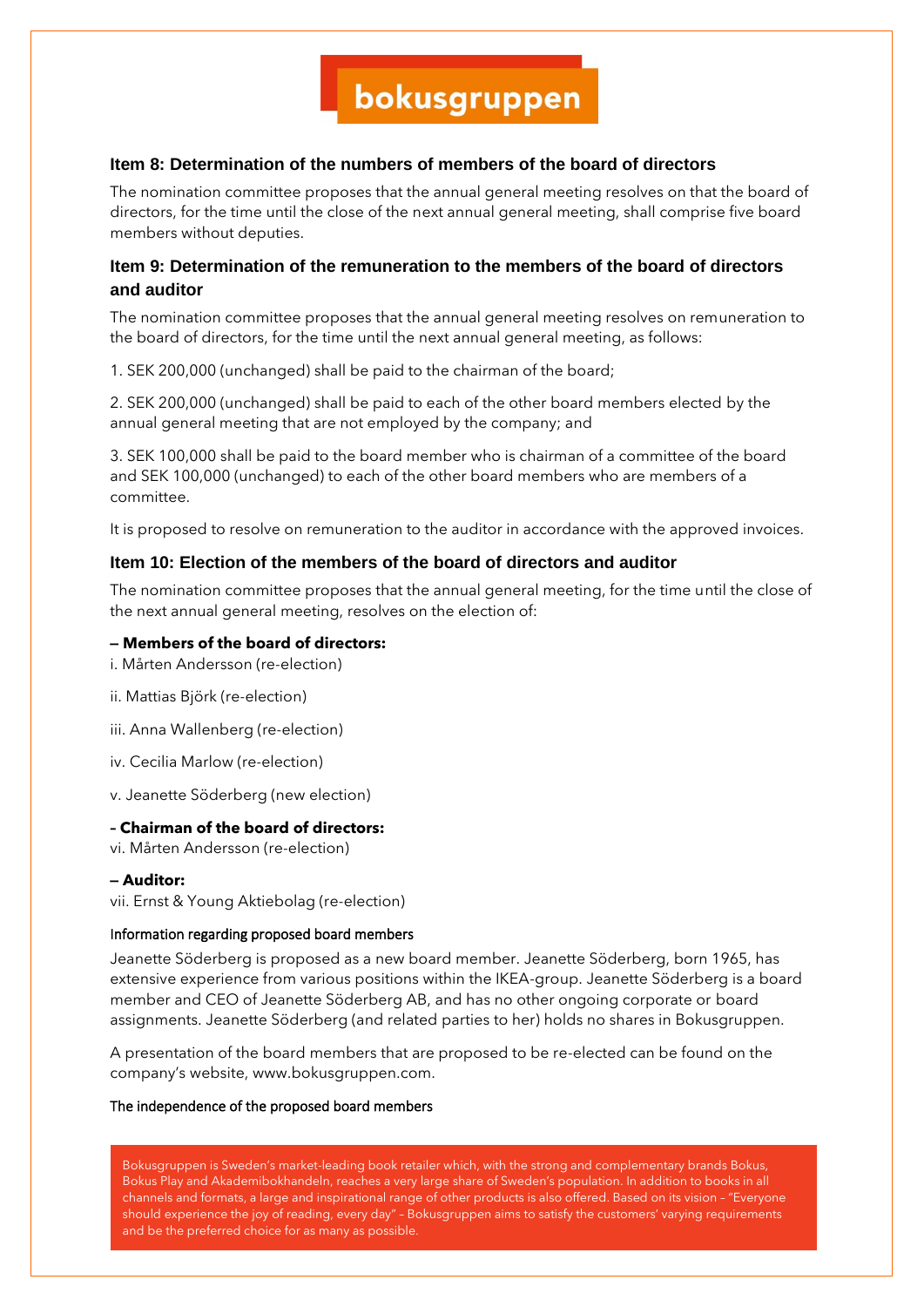Considering the rules on board members' independence set out in the Swedish Corporate Governance Code, the nomination committee is of the opinion that all proposed board members are independent in relation to the company, its senior management and its major shareholders.

#### **Item 11: Resolution on the nomination committee**

The nomination committee proposes that the instruction for the appointment of the members of the nomination committee which were adopted at the annual general meeting of 2021 shall be applied until further notice.

The instruction for the appointment of the members of the nomination committee adopted at the annual general meeting of 2021 is published on the company's website: www.bokusgruppen.com.

#### **Item 12: Resolution on amended guidelines for remuneration to senior executives**

The remuneration that has been paid, based on the guidelines for remuneration to the senior management (the "**Guidelines**") adopted by the annual general meeting 2021, are disclosed in the company's annual general report for 2021, on page 83.

There have been no deviations from the procedure for the implementation of the Guidelines and no derogations from the application of the Guidelines in 2021.

The Board further proposes that the Annual General Meeting adopts the following amended guidelines for remuneration to senior executives to be applied to remuneration agreed upon by the company after the 2022 Annual General Meeting (however, no later than until the 2026 Annual General Meeting):

\*\*\*

#### *Introduction*

The guidelines are applicable to remuneration that is agreed, and changes to already agreed remuneration, after the date on which the guidelines were adopted by the general meeting.

In this context, the term senior executives refers to the CEO of Bokusgruppen AB ("**Bokusgruppen**") and the other members of Group management.

The guidelines do not apply to issuances or transfer under Chapter 16 of the Swedish Companies Act or remuneration resolved or approved by the general meeting.

*The guidelines' promotion of the company's business strategy, long-term interests and sustainability*

Information about Bokusgruppen's strategic priorities is provided in the company's annual report and on the company's website.

The successful implementation of Bokusgruppen's business strategy and safeguarding of its longterm interests is dependent on Bokusgruppen being able to recruit, develop and retain senior executives with relevant experience, expertise and qualified leadership skills. It is therefore important for Bokusgruppen to be able to offer its senior executives a competitive total remuneration.

On this basis, the company is to endeavour to offer its senior executives terms that are marketbased and motivating, as well as well-balanced and reasonable based on the expertise, responsibility and performance of the senior executives.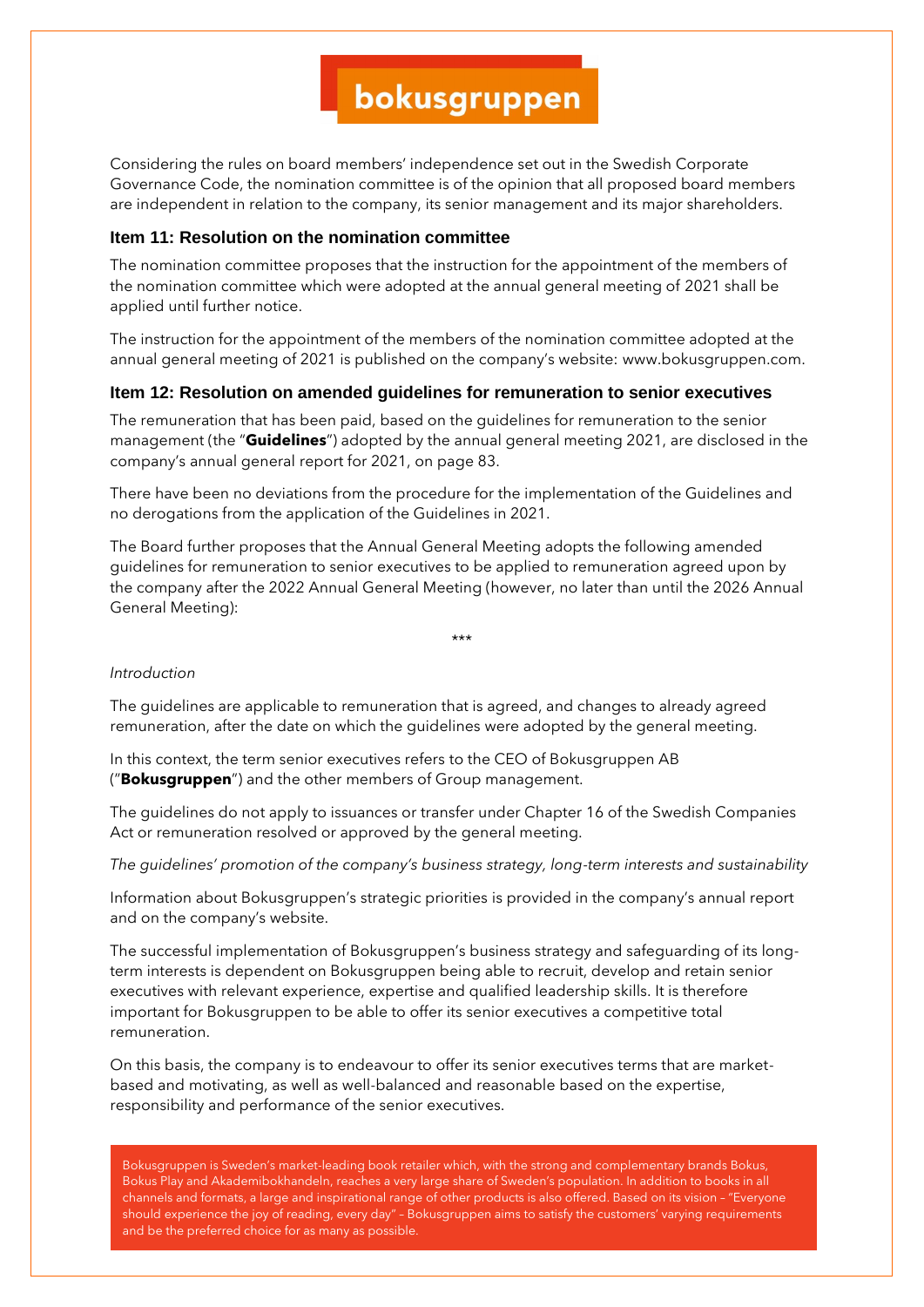The remuneration guidelines are intended to provide a clear framework for remuneration of Bokusgruppen's senior executives so that terms can be formulated that promote Bokusgruppen's business strategy and long-term interests, including its sustainability, lasting growth and profitability.

#### *Forms of remuneration*

Remuneration may take the following forms:

- Fixed cash remuneration
- Variable cash remuneration
- Pension benefits
- Other benefits

#### *Guidelines for fixed remuneration*

Each senior executive is to receive fixed cash remuneration, in other words a fixed monthly basic salary. This comprises predictable remuneration that contributes to attracting and retaining qualified employees. The senior executives' fixed remuneration is to be competitive and based on the individual's experience, area of responsibility and performance.

#### *Guidelines for variable remuneration*

Senior executives may receive variable remuneration in addition to fixed remuneration. Variable remuneration is to be linked to pre-defined targets and measurable criteria that can be financial or non-financial. The targets and criteria should be designed to promote Bokusgruppen's business strategy, long-term interests and sustainability by having a clear connection to Bokusgruppen's business objectives and/or strategies.

For variable remuneration, limits for the maximum amount to be paid are set for each individual senior executive. Variable remuneration is paid in arrears and is conditional on the fulfilment of the targets or criteria linked to the remuneration proving to be sustainable from a long-term perspective and on the remuneration not having any material negative impact on Bokusgruppen's position.

The AGM can also resolve that variable remuneration be paid in the form of shares in the company as well as its subsidiaries. In addition to promoting the company's business strategy, long-term interests and sustainability, share-based remuneration must be designed to more closely align the interests of the senior executive with those of the company's shareholders.

Whether or not the agreed targets or criteria for variable remuneration have been achieved is to be determined when the relevant measurement period has ended. The Board is responsible for any evaluation of variable remuneration paid to the CEO. The CEO is responsible for any evaluation of variable remuneration paid to the senior executive concerned. For financial targets, the evaluation is based on Bokusgruppen's most recently published financial information.

For each senior executive concerned, variable remuneration may represent a maximum of 25 percent of the fixed remuneration and, if full variable remuneration, pension benefits and other benefits are paid, a maximum of 14 percent of the total remuneration.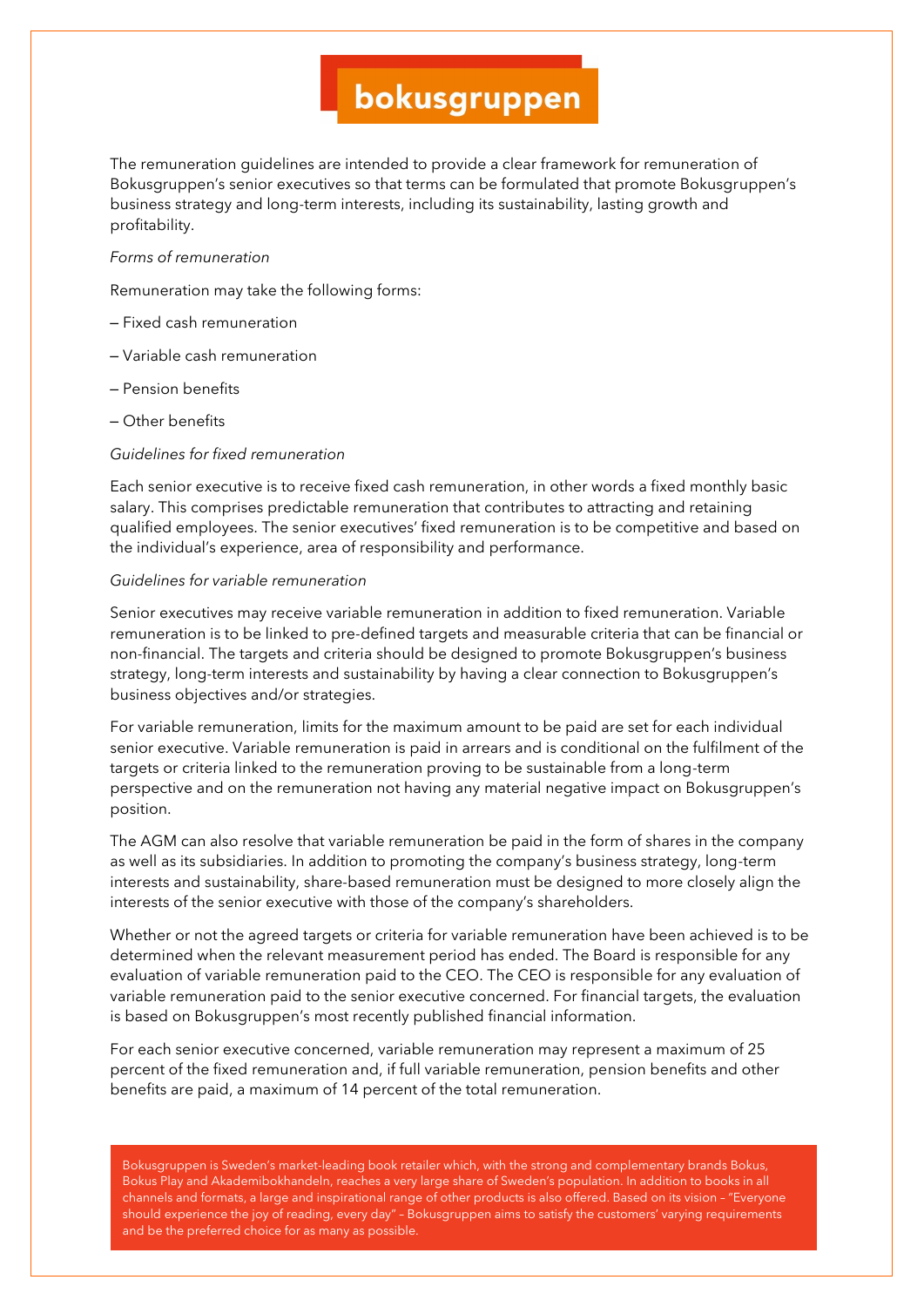#### *Guidelines for pension benefits*

Pension benefits are generally paid in accordance with rules, collective agreements (which may involve a right to early retirement), and, if relevant, common practice in the senior executive's permanent country of residence. This comprises predictable remuneration that contributes to attracting and retaining qualified employees. Pension benefits comprise defined-contribution pensions, unless the individual in question is covered by a defined-benefit pension in accordance with compulsory collective agreement provisions. Pension benefits are vested when they have accrued. Variable remuneration is only pensionable if it follows from compulsory collective agreement rules.

For each senior executive concerned, defined-contribution pension benefits may represent a maximum of 33 percent of the fixed remuneration and, if full variable remuneration, pension benefits and other benefits are paid, a maximum of 19 percent of the total remuneration.

#### *Guidelines for other benefits*

Senior executives may be entitled to both general benefits offered to all employees and additional benefits. These benefits contribute to attracting and retaining qualified employees. Examples of other benefits that may be received by senior executives include car allowance, health insurance, household-related services and financial protection for family/survivors.

For each senior executive concerned, other benefits may represent a maximum of 15 percent of the fixed remuneration and, if full variable remuneration, pension benefits and other benefits are paid, a maximum of 9 percent of the total remuneration.

#### *Guidelines for termination of employment and severance pay*

Employment contracts between Bokusgruppen and its senior executives normally pertain to permanent employment. The contracts may be terminated without objective grounds by either party. Salary during the period of notice and any severance pay due are generally to comply with rules, collective agreements and common practices. In addition, the following applies: If employment is terminated by Bokusgruppen, the period of notice is not to exceed 12 months. In addition, severance pay based on fixed monthly salaries may be paid for a maximum of 12 months. The combined remuneration during the period of notice and period of severance pay is not to exceed a total amount corresponding to the agreed fixed monthly salary at the time of termination and contractual benefits for 12 months plus the fixed monthly salary for 12 months. If employment is terminated by the senior executive, the period of notice is not to exceed six months, without severance pay. If Bokusgruppen chooses to apply a non-compete agreement in certain cases, fixed remuneration may be paid during the relevant period.

#### *Consideration of remuneration and terms of employment for other employees*

In preparing the Board's proposal for these remuneration guidelines, salary and terms of employment for Bokusgruppen's other employees have been taken into account by ensuring that information about the company's total salary costs and other personnel expenses is included in the Board's support material for these guidelines. This information will be included in the Board's annual remuneration report should the Board issue one.

#### *Decision-making process for establishing, reviewing and implementing the guidelines*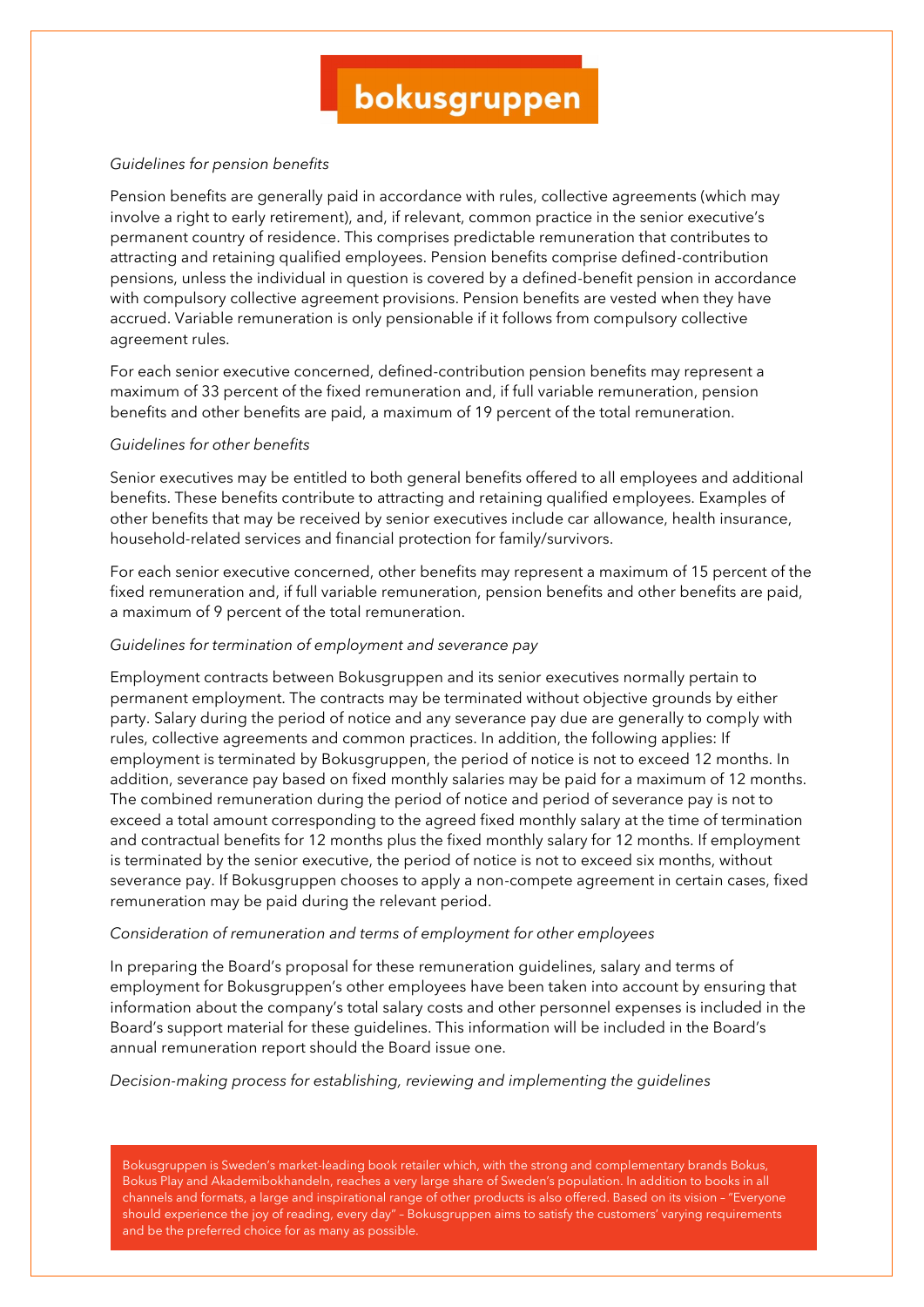Bokusgruppen's Board of Directors, or the Remuneration Committee if such a committee has been established by the Board to fulfil its tasks, is to monitor and evaluate the application of the guidelines for remuneration of senior executives, current programmes for variable remuneration of senior executives and programmes completed during the year, and applicable remuneration structures and remuneration levels within Bokusgruppen.

The Board is, to the extent such requirements follow from applicable law or stock exchange regulations, to prepare a remuneration report for each financial year and make the report (if the report is prepared) available to shareholders on Bokusgruppen's website no later than three weeks before the AGM.

If a Remuneration Committee is established by Bokusgruppen's Board, the Committee is to prepare the Board's proposal for guidelines for remuneration of senior executives. Every four years, or earlier if there is a need for significant amendments to the guidelines, the Board is to prepare proposed guidelines for resolution by the AGM. If the Board has established a Remuneration Committee, the Committee's recommendation in this regard is to form the basis for the Board's proposal. The AGM is to resolve on the proposal.

The guidelines apply to each remuneration obligation to senior executives, and any change to such an obligation, decided after the AGM at which the guidelines were adopted. The guidelines do not therefore have any effect on previously binding contractual obligations. The guidelines apply until new guidelines are adopted by the AGM and made available to the public on Bokusgruppen's website.

When the Board considers and decides on remuneration-related matters, the CEO and other members of Group management are not present, insofar as they are affected by the matters.

#### *Right to decide on deviations from these guidelines*

The Board may decide to temporarily deviate from the guidelines, in whole or in part, if there are special reasons for doing so in an individual case and a deviation is necessary to promote Bokusgruppen's long-term interests, including its sustainability, or to ensure Bokusgruppen's financial viability. As stated above, the tasks of any Remuneration Committee appointed include preparing the Board's decisions in the area of remuneration, including decisions to deviate from the guidelines. The Board is to report and explain any deviations in its annual remuneration report.

*Review of and changes to the guidelines and explanation of how the shareholders' views have been taken into account*

These guidelines are decided by the 2022 Annual General Meeting and in addition to shareholders' right of proposal before the Annual General Meeting, shareholders have not had the opportunity to submit comments on these guidelines.

\*\*\*

## **PROCESSING OF PERSONAL DATA**

For information on how personal data is processed in connection with the annual general meeting, see the privacy notice on Euroclear Sweden's and Computershare AB's respective website, www.euroclear.com/dam/ESw/Legal/Privacy-notice-bolagsstammor-engelska.pdf and https://www.computershare.com/se/gm-gdpr#English.